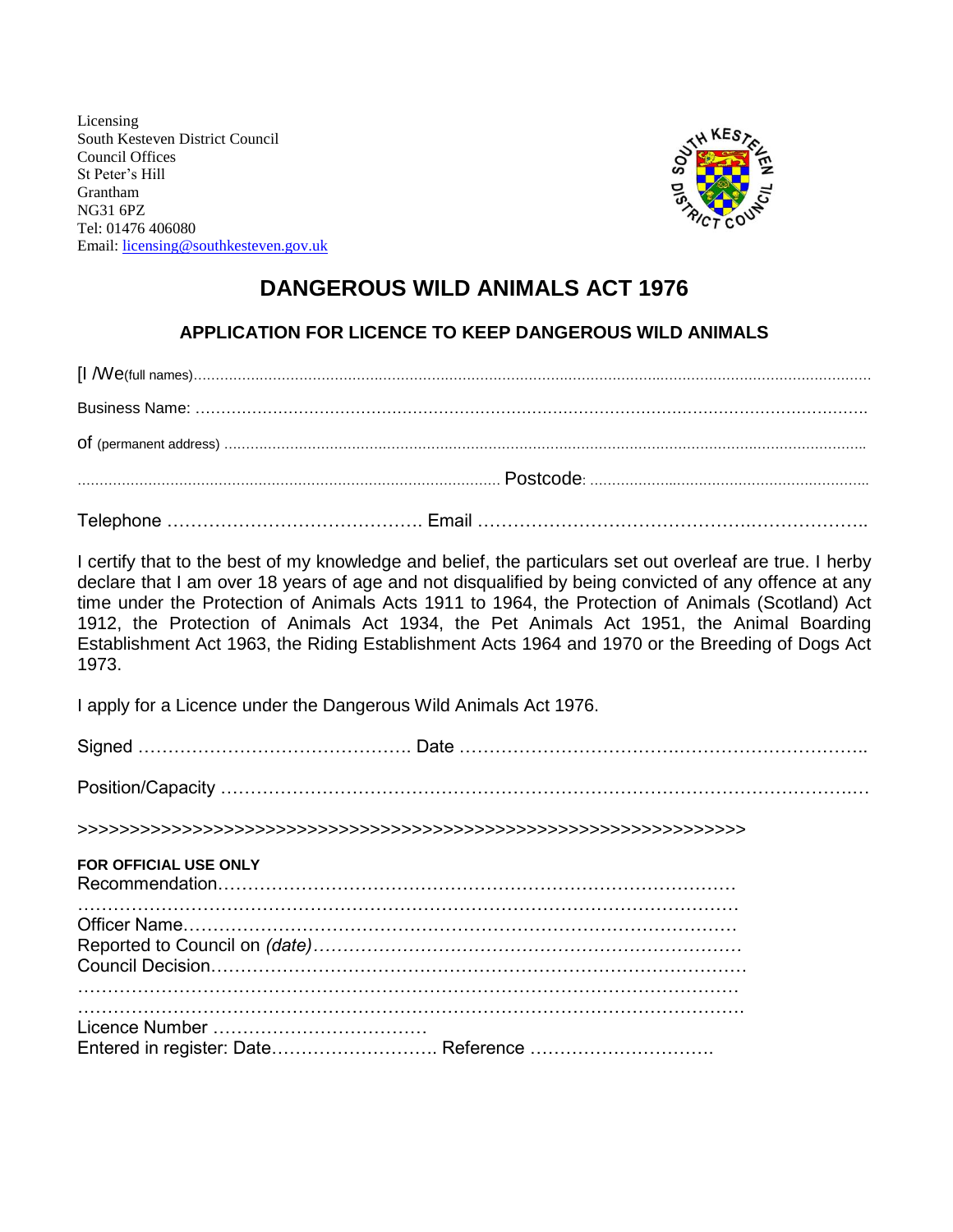## **APPLICATION FOR LICENCE TO KEEP DANGEROUS WILD ANIMALS**

| 1              | Postal Address where animals are to be<br>kept                              |                                                                         |
|----------------|-----------------------------------------------------------------------------|-------------------------------------------------------------------------|
| $\overline{2}$ | Species of Animals to be kept                                               |                                                                         |
| 3              | Number of each type of animal Male<br>Female                                |                                                                         |
| 4              | Is it intended to breed or attempt<br>to breed from these animals?          |                                                                         |
| 5              | Description and dimensions of<br>accommodation to be used                   |                                                                         |
| 6              | Food to be supplied and source                                              |                                                                         |
| $\overline{7}$ | Insurance Policy held to cover<br>liability for damage caused by<br>animals | Company<br><b>Policy Number</b><br><b>Expiry Date</b><br>Amount Insured |